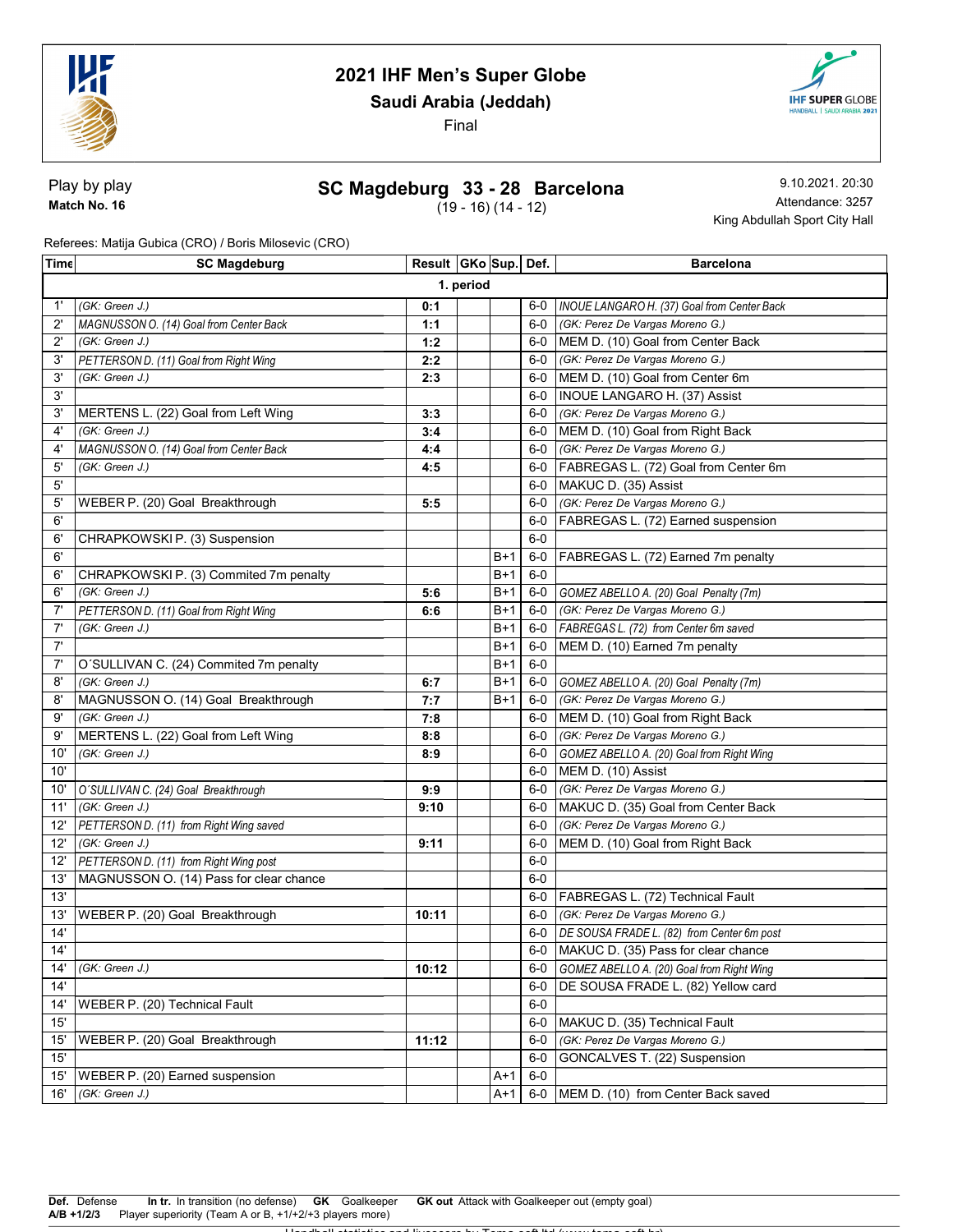

Saudi Arabia (Jeddah)

Final



#### SC Magdeburg 33 - 28 Barcelona

(19 - 16) (14 - 12)

9.10.2021. 20:30 Attendance: 3257 King Abdullah Sport City Hall

**IHF SUPER GLOBE** 

Referees: Matija Gubica (CRO) / Boris Milosevic (CRO)

| Time      | <b>SC Magdeburg</b>                     | Result   GKo   Sup   Def. |  |       |         | <b>Barcelona</b>                                     |  |  |  |
|-----------|-----------------------------------------|---------------------------|--|-------|---------|------------------------------------------------------|--|--|--|
|           | 1. period                               |                           |  |       |         |                                                      |  |  |  |
| 17'       | PREUSS M. (95) from Center 6m saved     |                           |  | A+1   | 6-0     | (GK: Perez De Vargas Moreno G.)                      |  |  |  |
| 17'       | SAUGSTRUP M. (23) Pass for clear chance |                           |  | A+1   | $6-0$   |                                                      |  |  |  |
| 17'       | (GK: Green J.)                          | 11:13                     |  | A+1   | 6-0     | MAKUC D. (35) Goal Breakthrough                      |  |  |  |
| 18'       | SAUGSTRUP M. (23) Goal from Center 6m   | 12:13                     |  | A+1   | $6-0$   | (GK: Perez De Vargas Moreno G.)                      |  |  |  |
| 18'       | WEBER P. (20) Assist                    |                           |  |       | $6-0$   |                                                      |  |  |  |
| 18'       |                                         |                           |  |       | 6-0     | FABREGAS L. (72) Suspension                          |  |  |  |
| 18'       | (GK: Green J.)                          |                           |  |       | $6-0$   | MOHAMMED ZEINELABEDIN A. (90) from Center Back saved |  |  |  |
| 18'       | MAGNUSSON O. (14) Earned suspension     |                           |  | $A+1$ | $6-0$   |                                                      |  |  |  |
| 18'       | MERTENS L. (22) Goal from Left Wing     | 13:13                     |  | A+1   | $6-0$   | (GK: Perez De Vargas Moreno G.)                      |  |  |  |
| 18'       | PETTERSON D. (11) Assist                |                           |  | A+1   | $6-0$   |                                                      |  |  |  |
| 19'       |                                         |                           |  | A+1   | 6-0     | MAKUC D. (35) Technical Fault                        |  |  |  |
| 19'       | PREUSS M. (95) Goal from Center 6m      | 14:13                     |  | A+1   | 6-0     | (GK: Perez De Vargas Moreno G.)                      |  |  |  |
| 19'       | MAGNUSSON O. (14) Assist                |                           |  | A+1   | $6-0$   |                                                      |  |  |  |
| 20'       |                                         |                           |  | A+1   | 6-0     | DE SOUSA FRADE L. (82) from Center 6m post           |  |  |  |
| 20'       |                                         |                           |  |       | 6-0     | RICHARDSON M. (66) Pass for clear chance             |  |  |  |
| 20'       | WEBER P. (20) Goal Breakthrough         | 15:13                     |  |       | $6-0$   | (GK: Perez De Vargas Moreno G.)                      |  |  |  |
| 20'       |                                         |                           |  |       | 6-0     | <b>Team Timeout</b>                                  |  |  |  |
| 21'       | (GK: Green J.)                          |                           |  |       | $6-0$   | DE SOUSA FRADE L. (82) from Center 6m saved          |  |  |  |
| 21'       |                                         |                           |  |       | 6-0     | MAKUC D. (35) Pass for clear chance                  |  |  |  |
| 22'       | BEZJAK M. (25) Technical Fault          |                           |  |       | $5 - 1$ |                                                      |  |  |  |
| 22'       |                                         |                           |  |       | $6-0$   | GOMEZ ABELLO A. (20) from Right Wing post            |  |  |  |
| 22'       | SMITS K. (31) from Right Back saved     |                           |  |       | $5-1$   | (GK: Perez De Vargas Moreno G.)                      |  |  |  |
| 23'       |                                         |                           |  |       | 6-0     | RICHARDSON M. (66) Technical Fault                   |  |  |  |
| 24'       | WEBER P. (20) Goal Breakthrough         | 16:13                     |  |       | $5-1$   | (GK: Perez De Vargas Moreno G.)                      |  |  |  |
| 24'       | (GK: Green J.)                          | 16:14                     |  |       |         | 6-0   FABREGAS L. (72) Goal from Center 6m           |  |  |  |
| 24'       |                                         |                           |  |       | $5 - 1$ | MEM D. (10) Assist                                   |  |  |  |
| 24'       | SMITS K. (31) Goal Breakthrough         | 17:14                     |  |       | $5 - 1$ | (GK: Perez De Vargas Moreno G.)                      |  |  |  |
| 25'       |                                         |                           |  |       | $6-0$   | MEM D. (10) Earned 7m penalty                        |  |  |  |
| 25'       | SMITS K. (31) Commited 7m penalty       |                           |  |       | $6-0$   |                                                      |  |  |  |
| 25'       | (GK: Green J.)                          | 17:15                     |  |       | $6-0$   | GOMEZ ABELLO A. (20) Goal Penalty (7m)               |  |  |  |
| 26'       | BEZJAK M. (25) Goal Breakthrough        | 18:15                     |  |       | $5-1$   | (GK: Perez De Vargas Moreno G.)                      |  |  |  |
| 26'       |                                         |                           |  |       | 6-0     | MEM D. (10) from Center Back miss.                   |  |  |  |
| 27'       | WEBER P. (20) Pass for clear chance     |                           |  |       | $5 - 1$ |                                                      |  |  |  |
| 27'       | SAUGSTRUP M. (23) from Left 6m miss.    |                           |  |       | $5 - 1$ |                                                      |  |  |  |
| 27'       | (GK: Green J.)                          | 18:16                     |  |       | 6-0     | JANC B. (18) Goal from Right Wing                    |  |  |  |
| 27'       | BEZJAK M. (25) Technical Fault          |                           |  |       | $6-0$   |                                                      |  |  |  |
| 28'       |                                         |                           |  |       |         | 6-0 N GUESSAN T. (19) Earned 7m penalty              |  |  |  |
| 28        | WEBER P. (20) Commited 7m penalty       |                           |  |       | $6-0$   |                                                      |  |  |  |
| 28'       |                                         |                           |  |       | $6-0$   | GOMEZ ABELLO A. (20) Penalty (7m) post               |  |  |  |
| 29'       | SMITS K. (31) from Center Back saved    |                           |  |       | $6-0$   | (GK: Perez De Vargas Moreno G.)                      |  |  |  |
| 29'       | (GK: Green J.)                          |                           |  |       | 6-0     | FERNANDEZ PEREZ A. (32) from Left Wing saved         |  |  |  |
| 30'       | DAMGAARD M. (34) Goal Breakthrough      | 19:16                     |  |       | 6-0     | (GK: Perez De Vargas Moreno G.)                      |  |  |  |
| 30'       | (GK: Green J.)                          |                           |  |       | $6-0$   | FERNANDEZ PEREZ A. (32) from Left Wing saved         |  |  |  |
| 30'       | <b>Team Timeout</b>                     |                           |  |       | $6-0$   |                                                      |  |  |  |
| 30'       | DAMGAARD M. (34) from Center Back saved |                           |  |       | $6-0$   | (GK: Perez De Vargas Moreno G.)                      |  |  |  |
| 2. period |                                         |                           |  |       |         |                                                      |  |  |  |
| 31'       | DAMGAARD M. (34) Goal from Center Back  | 20:16                     |  |       | 6-0     | (GK: Perez De Vargas Moreno G.)                      |  |  |  |
|           |                                         |                           |  |       |         |                                                      |  |  |  |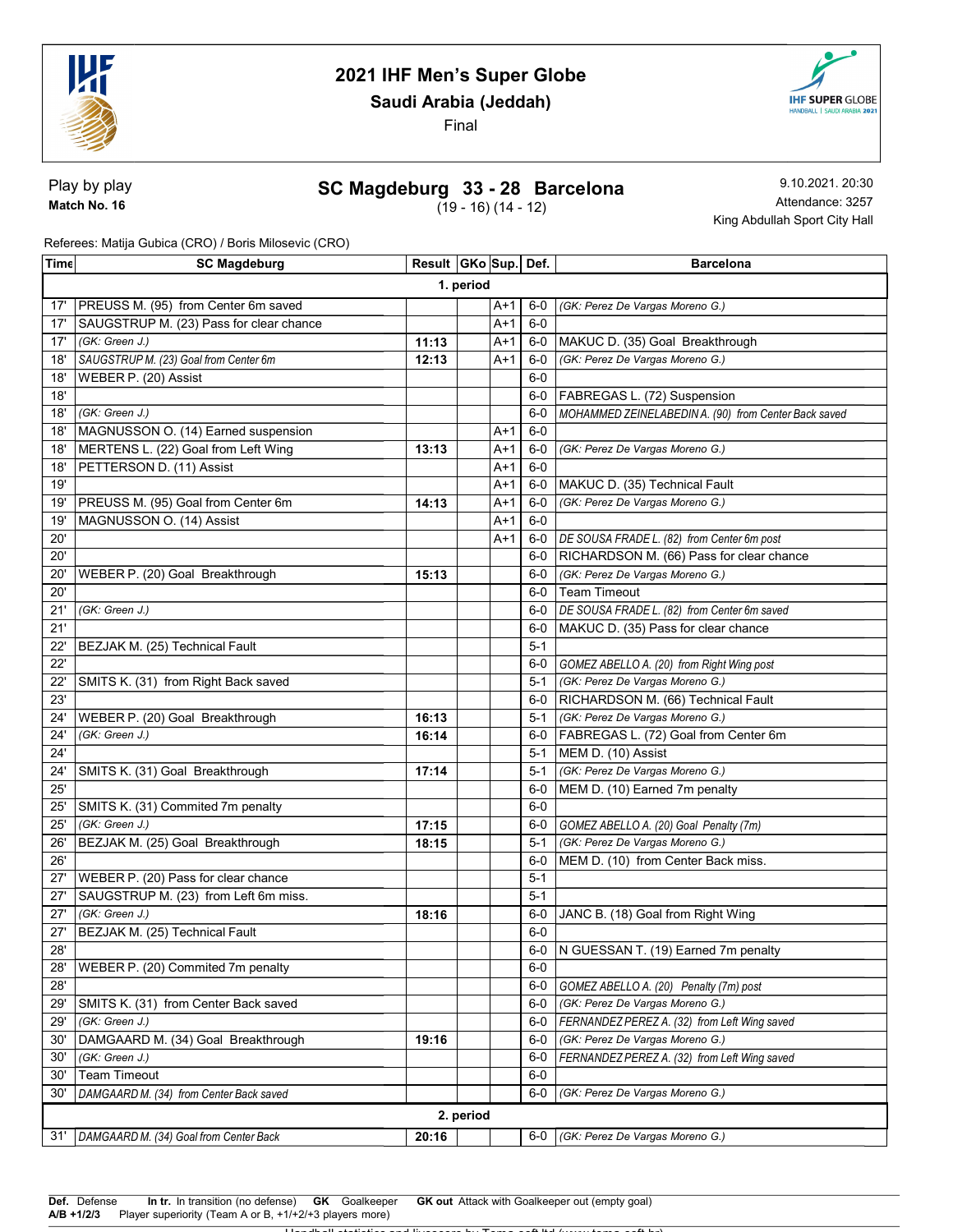

Saudi Arabia (Jeddah)

Final



#### SC Magdeburg 33 - 28 Barcelona

(19 - 16) (14 - 12)

9.10.2021. 20:30 Attendance: 3257 King Abdullah Sport City Hall

**IHF SUPER GLOBE** 

Referees: Matija Gubica (CRO) / Boris Milosevic (CRO)

| Time       | <b>SC Magdeburg</b>                     | Result   GKo   Sup   Def. |  |       |              | <b>Barcelona</b>                                                   |  |  |  |
|------------|-----------------------------------------|---------------------------|--|-------|--------------|--------------------------------------------------------------------|--|--|--|
|            | 2. period                               |                           |  |       |              |                                                                    |  |  |  |
| 32'        | (GK: Green J.)                          | 20:17                     |  |       | $6-0$        | GOMEZ ABELLO A. (20) Goal from Right Wing                          |  |  |  |
| 32'        | DAMGAARD M. (34) Goal from Center Back  | 21:17                     |  |       | $6-0$        | (GK: Perez De Vargas Moreno G.)                                    |  |  |  |
| 32'        | (GK: Green J.)                          | 21:18                     |  |       | $6-0$        | MEM D. (10) Goal from Right Back                                   |  |  |  |
| 33'        | MAGNUSSON O. (14) from Right Back saved |                           |  |       | $6-0$        | (GK: Perez De Vargas Moreno G.)                                    |  |  |  |
| 33'        | (GK: Green J.)                          | 21:19                     |  |       | $6-0$        | MAKUC D. (35) Goal Breakthrough                                    |  |  |  |
| 34'        | MAGNUSSON O. (14) Goal Breakthrough     | 22:19                     |  |       | 6-0          | (GK: Perez De Vargas Moreno G.)                                    |  |  |  |
| 35'        | (GK: Green J.)                          | 22:20                     |  |       | 6-0          | MEM D. (10) Goal Breakthrough                                      |  |  |  |
| 35'        | BEZJAK M. (25) Goal from Center 6m      | 23:20                     |  |       | 6-0          | (GK: Perez De Vargas Moreno G.)                                    |  |  |  |
| 35         | MAGNUSSON O. (14) Assist                |                           |  |       | $6-0$        |                                                                    |  |  |  |
| 36'        |                                         |                           |  |       | 6-0          | MAKUC D. (35) Technical Fault                                      |  |  |  |
| 36'        | MAGNUSSON O. (14) Goal Breakthrough     | 24:20                     |  |       | 6-0          | (GK: Perez De Vargas Moreno G.)                                    |  |  |  |
| 36'        | (GK: Green J.)                          | 24:21                     |  |       | 6-0          | MEM D. (10) Goal from Right Back                                   |  |  |  |
| 36'        | DAMGAARD M. (34) Assist                 |                           |  |       | $6-0$        |                                                                    |  |  |  |
| 37'        | GULLERUD M. (21) Goal from Center 6m    | 25:21                     |  |       | $6-0$        | (GK: Perez De Vargas Moreno G.)                                    |  |  |  |
| 37'        | (GK: Green J.)                          | 25:22                     |  |       | $6-0$        | INOUE LANGARO H. (37) Goal from Left Back                          |  |  |  |
| 38'        | DAMGAARD M. (34) from Left Back saved   |                           |  |       | 5-1          | (GK: Perez De Vargas Moreno G.)                                    |  |  |  |
| 38'        |                                         |                           |  |       | $6-0$        | MEM D. (10) Technical Fault                                        |  |  |  |
| 38'        | MERTENS L. (22) Fastbreak saved         |                           |  |       | 5-1          | (GK: Perez De Vargas Moreno G.)                                    |  |  |  |
| 38'        | DAMGAARD M. (34) Pass for clear chance  |                           |  |       | $5 - 1$      |                                                                    |  |  |  |
| 39'        | SAUGSTRUP M. (23) Goal from Left Wing   | 26:22                     |  |       | 5-1          | (GK: Perez De Vargas Moreno G.)                                    |  |  |  |
| 39'        | MAGNUSSON O. (14) Assist                |                           |  |       | 6-0          |                                                                    |  |  |  |
| 40'        |                                         |                           |  |       | 6-0          | MAKUC D. (35) Technical Fault                                      |  |  |  |
| 40'        | DAMGAARD M. (34) from Center Back saved |                           |  |       | 5-1          | (GK: Perez De Vargas Moreno G.)                                    |  |  |  |
| 40'        |                                         |                           |  |       | 6-0          | INOUE LANGARO H. (37) Technical Fault                              |  |  |  |
| 41'        | GULLERUD M. (21) from Center 6m saved   |                           |  |       | 6-0          | (GK: Perez De Vargas Moreno G.)                                    |  |  |  |
| 41'        |                                         |                           |  |       | $6-0$        | INOUE LANGARO H. (37) Technical Fault                              |  |  |  |
| 42'        | MAGNUSSON O. (14) Technical Fault       |                           |  |       | $6-0$        |                                                                    |  |  |  |
| 42'        | (GK: Green J.)                          |                           |  |       | $6-0$        | DE SOUSA FRADE L. (82) from Center 6m saved                        |  |  |  |
| 42'        |                                         |                           |  |       | $6-0$        | MAKUC D. (35) Pass for clear chance                                |  |  |  |
| 43'        | MERTENS L. (22) from Left Wing saved    |                           |  |       | 6-0          | (GK: Perez De Vargas Moreno G.)                                    |  |  |  |
| 43'        | (GK: Green J.)                          | 26:23                     |  |       | 6-0          | GOMEZ ABELLO A. (20) Goal from Right Wing                          |  |  |  |
| 44'        | MERTENS L. (22) from Left Wing saved    |                           |  |       | $6-0$        | (GK: Perez De Vargas Moreno G.)                                    |  |  |  |
| 44'        | (GK: Green J.)                          | 26:24                     |  |       | 6-0          | MEM D. (10) Goal Breakthrough                                      |  |  |  |
| 44'        | <b>Team Timeout</b>                     |                           |  |       | $6-0$        |                                                                    |  |  |  |
| 44'        | DAMGAARD M. (34) Pass for clear chance  |                           |  |       | 6-0          |                                                                    |  |  |  |
| 44'        |                                         |                           |  |       | 6-0          | DE SOUSA FRADE L. (82) Commited 7m penalty                         |  |  |  |
| 44'        | GULLERUD M. (21) Earned 7m penalty      |                           |  |       | $6-0$        |                                                                    |  |  |  |
| 44'<br>45' | MAGNUSSON O. (14) Goal Penalty (7m)     | 27:24                     |  |       | 6-0          | (GK: Perez De Vargas Moreno G.)<br>MAKUC D. (35) Earned suspension |  |  |  |
| 45'        |                                         |                           |  |       | 6-0<br>$6-0$ | MAKUC D. (35) Earned 7m penalty                                    |  |  |  |
| 45         | CHRAPKOWSKI P. (3) Commited 7m penalty  |                           |  |       | $6-0$        |                                                                    |  |  |  |
| 45'        | CHRAPKOWSKI P. (3) Suspension           |                           |  |       | $6-0$        |                                                                    |  |  |  |
| 45'        | (GK: Jensen M.)                         |                           |  | $B+1$ | $6-0$        | GOMEZ ABELLO A. (20) Penalty (7m) saved                            |  |  |  |
| 45'        | MAGNUSSON O. (14) Goal Breakthrough     | 28:24                     |  | $B+1$ | $6-0$        | (GK: Perez De Vargas Moreno G.)                                    |  |  |  |
| 46'        |                                         |                           |  | B+1   | $6-0$        | <b>Team Timeout</b>                                                |  |  |  |
| 46'        | (GK: Green J.)                          |                           |  | $B+1$ | 6-0          | FABREGAS L. (72) from Center 6m saved                              |  |  |  |
| 46'        |                                         |                           |  | $B+1$ | 6-0          | MEM D. (10) Pass for clear chance                                  |  |  |  |
| 46'        | (GK: Green J.)                          |                           |  | $B+1$ | $6-0$        | GOMEZ ABELLO A. (20) from Right 6m saved                           |  |  |  |
|            |                                         |                           |  |       |              |                                                                    |  |  |  |